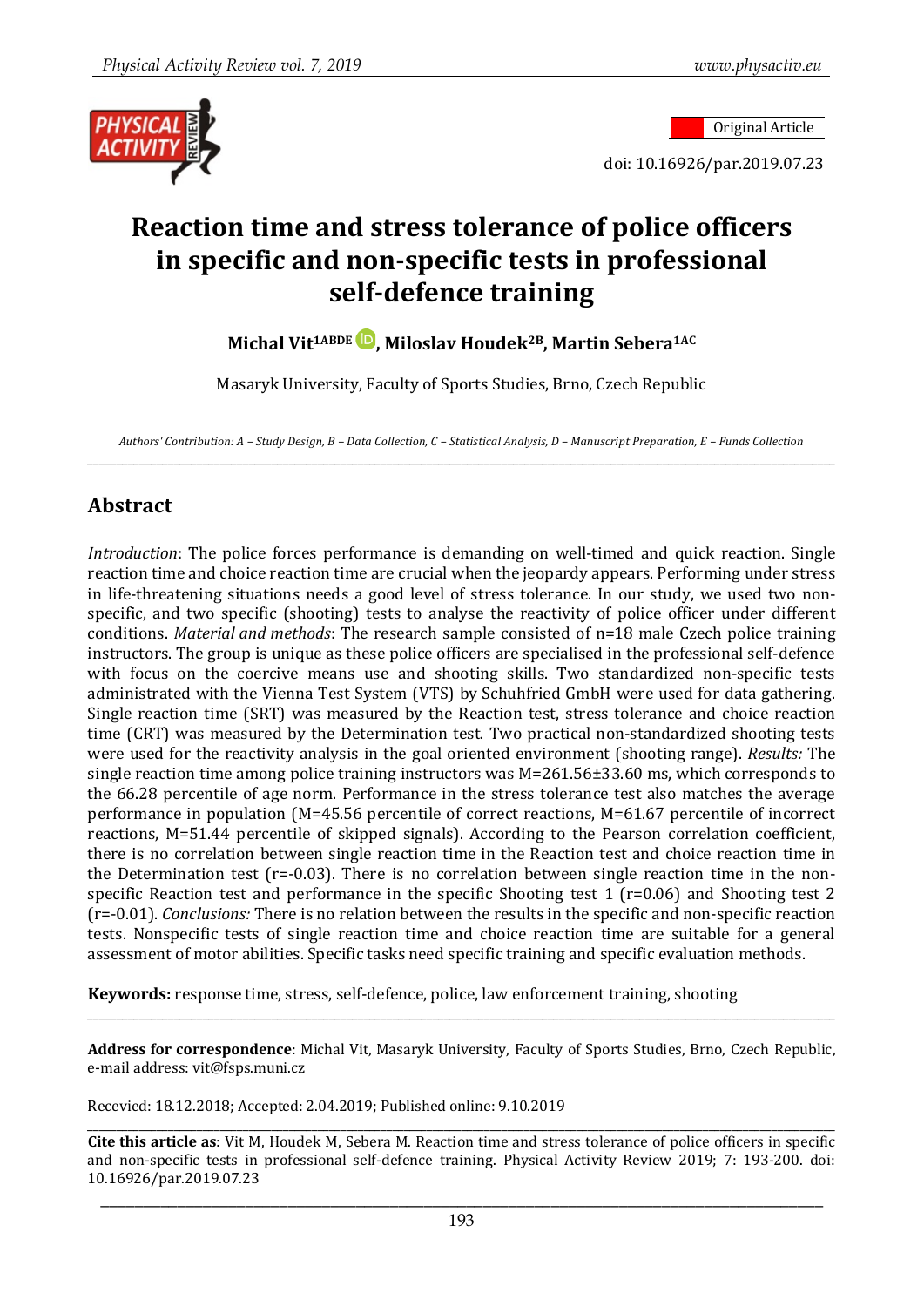# **INTRODUCTION**

Professional self-defence for law enforcement units is a highly demanding process both from the physiological and psychological point of view. The police forces performance involves a wide range of activities including use of force in the case the order is to be enforced. Therefore, the use of coercive means, arresting techniques, shooting and physical fitness is an integral part of law enforcement training. There is still a need to search for new methods and evaluation of such training [1,2]. Police officers regularly engage with citizens, which can result in the use of force against the perpetrator. These situations evolve in rapid, dynamic, and stressful conditions [3]. The well-timed and quick reaction is needed when the jeopardy appears. For that reason, police officers are trained to be well prepared to use all available means in the right time. Single reaction time (SRT) is vital at the beginning of the defensive action when all recourses should be activated. The more complex the situation, the longer the reaction time. That is why choice reaction time (CRT) is critical when more options are available. The defending person must react vigorously and energetically enough to stop the attack, but by using reasonable force. Otherwise, the defensive action will be considered not lawful [4]. In life-threatening situations, where the correct reaction is critical for survival, the effective decision-making process is vital [3,5]. The reaction may be inhibited by increasing anxiety, fear and stress [6,7]. Therefore, stress tolerance (ST) of police officers is essential when the task is ongoing in the middle or extended period (e. g. when defensive and offensive actions alternate during the more protracted fight or shootout).

Reaction time (RT), both SRT and CRT, were researched in many studies, especially in anthropometrics and sports sciences [3,5,8–10]. RT is a vital motor ability in daily life, when driving a car, catching a falling object and so forth. RT is the indicator of human ability to start a movement on a given (simple or complex) stimulus in the shortest possible time [10]. In other words, RT is the time elapsing from the transmission of the stimulus to commence the motion. This delay between the perception of the signal and the start of movement is also called latent time [11] (processes in the nervous system are not visible). During this time receptor (eye, ear, skin) receives the information, the signal is guided by the nerve fibres, the information is processed by the nervous system (decisionmaking process), and then a motor reaction command is sent to the effectors. The time from movement initiation to its termination is called the motor time (MT). For some motor acts, the reaction time is longer than the MT (e.g. in the boxing punch). Resulting response time is a sum of reaction time (SRT or CRT) and motor time. The reaction time affects the resulting response time (movement) as it is part of it.

Měkota and Novosad [10] state that 100 ms is the physiological limit below which the SRT cannot drop. SRT of 200 ms is the typical value among adults and 500 ms in children. According to anthropometric measurements, the shortest SRT is for tactile stimulus (150-140 ms), mean for the acoustic stimulus (160-150 ms), and slower SRT was registered for visual signal (210-190 ms) [9,12]. CRT values are higher than SRT. According to Hick's law increasing the number of choices will increase the decision time logarithmically [11]. The Delay is due to processing information in the central nervous system (decision-making process). When selecting from two alternatives, the RT is extended from 200 ms to approximately 300 ms, with the choice of seven alternatives, the RT is extended to approximately 600 ms. With the increasing complexity of the situation, the correlation between SRT and CRT decreases. Individuals with fast SRT may not be quick in complex situations (e.g. in sports games, combat sports and others).

Reaction ability is highly genetically determined [12]. Dovalil [13] claims, that reaction time can be influenced by up to 10-15% of its original level. Balkó [14] provided the evidence that 9-week training intervention (in total 350 minutes) can significantly improve the SRT and CRT among young fencers (n=12 boys,16 $\pm$ 1.1 years, n=7 girls, 16.4 $\pm$ 0.9 years) in comparison with the control group n=5). In the research group, average SRT was 274 ms in the pretest and 257,5 ms in the posttest, CRT 423 ms in the pretest, 393 ms in the posttest (5 choices). Reactivity may not be necessary critical for some task accomplishment (e.g. gymnastics, sporting rifle shooting), in others it seems to be opposite (boxing, defensive shooting). That is why in combat sports and self-defence training routine lots of reaction drills are commonly in use (e.g. blocking of attacking hand, escaping from the attack, catching a ball, drawing a gun and other exercises). Self-defence has similar features with combative sports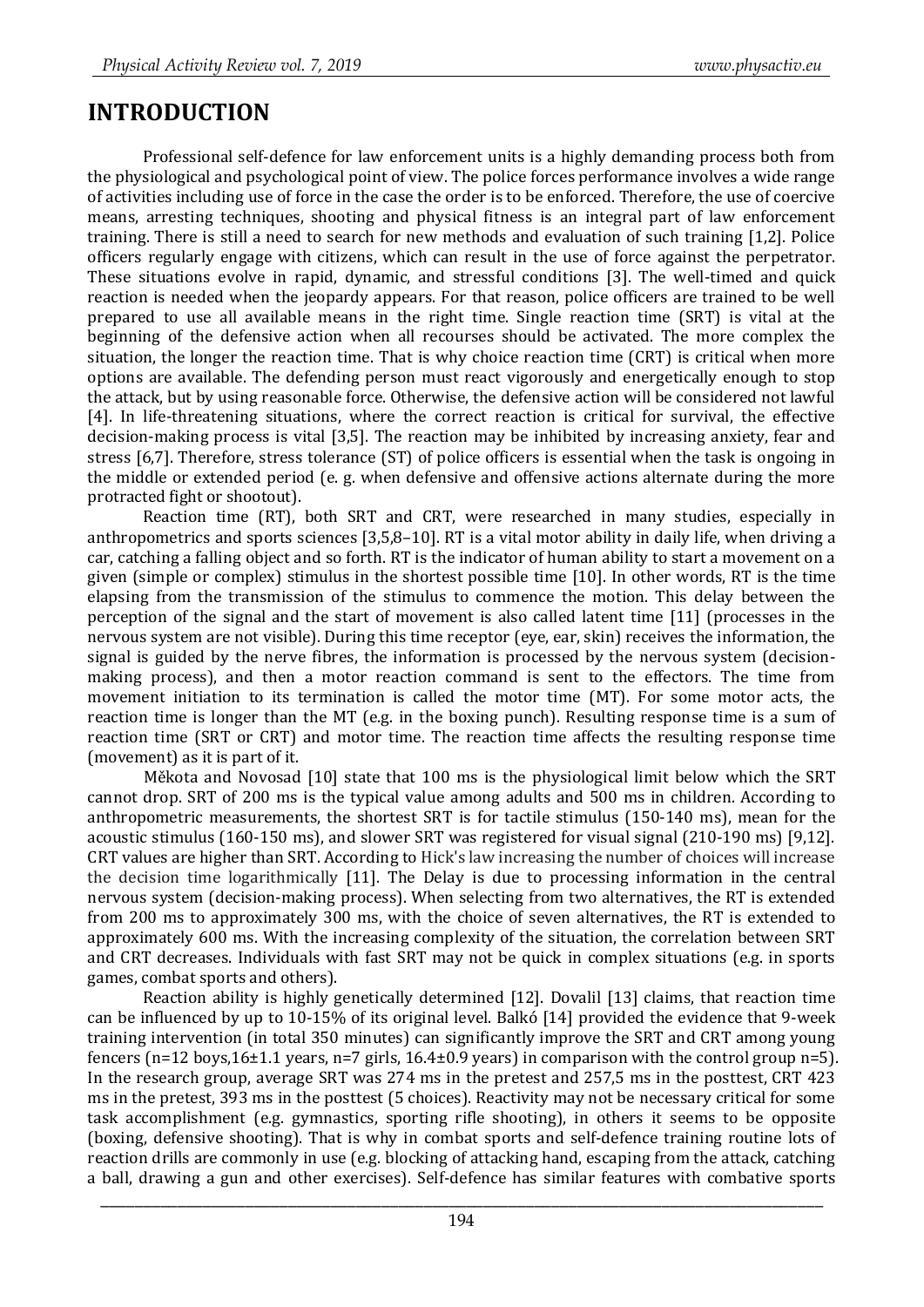since the essence of the activity is to overcome the enemy over a short distance using combat techniques. That is why martial arts and combat sports (MA&CS) research can be applied in the field of personal and professional self-defence conveniently. MA&CS are highly demanding on the athletes' reactivity [14-16]. Grushko et al. [8] provided a review study of motor reaction in various sport, including MA&CS. The shortest SRT values were following. In the judo&sambo group observed SRT 211.578±14.75 ms in males and 199.67±11.59 ms in females. In the taekwondo group, was observed SRT 230.69±26.09 ms in males, 214.73±22.64 ms in females. In the kickboxing sample were observed shortest SRT values 150±0,007 ms in males. Such a short reaction time in non-combat sports was observed just among swimmers  $154.02\pm0.02$  ms in this study. All tests were administrated using reacting by hand. Quel and Bennett [17] draw attention to the fact that RT is not a predictor of competition in karate. Significantly higher importance than RT is the ability to anticipate an opponent's action. More specifically, participant skill level in karate kumite does not predict CRT or response accuracy in a task requiring a non-specific response to non-specific stimuli. Therefore, CRT does not predict potential talent for karate kumite. Perceptual-cognitive expertise is a crucial factor to achieve sporting success in karate, along with physiological characteristic [18]. In our study, we have investigated the reaction time and the ability to resist cognitively demanding reaction task among police officers in two non-specific test using the Vienna Test System in comparison with two specific shooting tests.

# **METHODS**

The research sample consisted of n=18 male Czech police training instructors between 27-44 years (average age: 36.37±4.69 years) with the length of practice of 6.28±4.11 years. The group is unique as these police officers are specialised in the professional self-defence with focus on the coercive means use and shooting skills. The length of practice varies from 0.5 to 13 years on the position of police instructor. That means, all involved tested person have undergone specialized training and the length of practice is related to their teaching period (not training period). Instructors are responsible for the training of "regular" policeman. The research team had the opportunity to measure the sample at the beginning of specialised training (without fatigue).

#### *Data gathering procedure*

We used two non-specific tests (Reaction test, Determination test) administrated with the Vienna Test System (VTS) by Schuhfried GmbH. The Reaction test (variant S1) detects the SRT by using yellow light stimulus. The stimulus is presented on the computer screen. The reaction is provided by one finger on the reaction panel connected to the computer. The use of a rest key and a reaction key makes it possible to distinguish between reaction and motor time. The age norm is based on the sample n=139 tested persons.

Determination test (variant S1) assesses reactive stress tolerance, attention and reaction speed in the respondent. Complex multi-stimuli reaction test involving the presentation of both coloured stimuli and acoustic signals (use of earphone) to which the respondent reacts by pressing the appropriate buttons on the response panel and using the foot pedals. The stress element of the DT arises from the need to sustain continuous, rapid and varying responses to rapidly changing stimuli. Because test presentation is adaptive, any individual can be confronted with stimuli at a frequency sufficiently high to place him in a situation in which he is over-challenged and can no longer execute the necessary responses. For the performance analysis, we used data on correct, incorrect a skipped reactions. The age norm is based on the sample n=1179 tested persons.

Afterwards, we used two specific shooting test for quickness and accuracy evaluation among police officers. These specific shooting tests are regularly used in law enforcement training. Both tests record single reaction (SRT) time and motor time (MT). Recorded time is a sum of SRT+MT. In the 1st Shooting test, a gun with a magazine and one cartridge in the magazine is in the case on the belt with locked safety-catch. As soon as the acoustic signal appears on the timer, the policeman pulls the gun, charges and shoots the target in distance 10m. The test detects the policeman SRT and the ability to hit the target by quick pulling and to charge the gun. In the 2nd Shooting test, a gun with a magazine and one cartridge in the chamber (gun is already is loaded) is in the case on the belt. As soon as the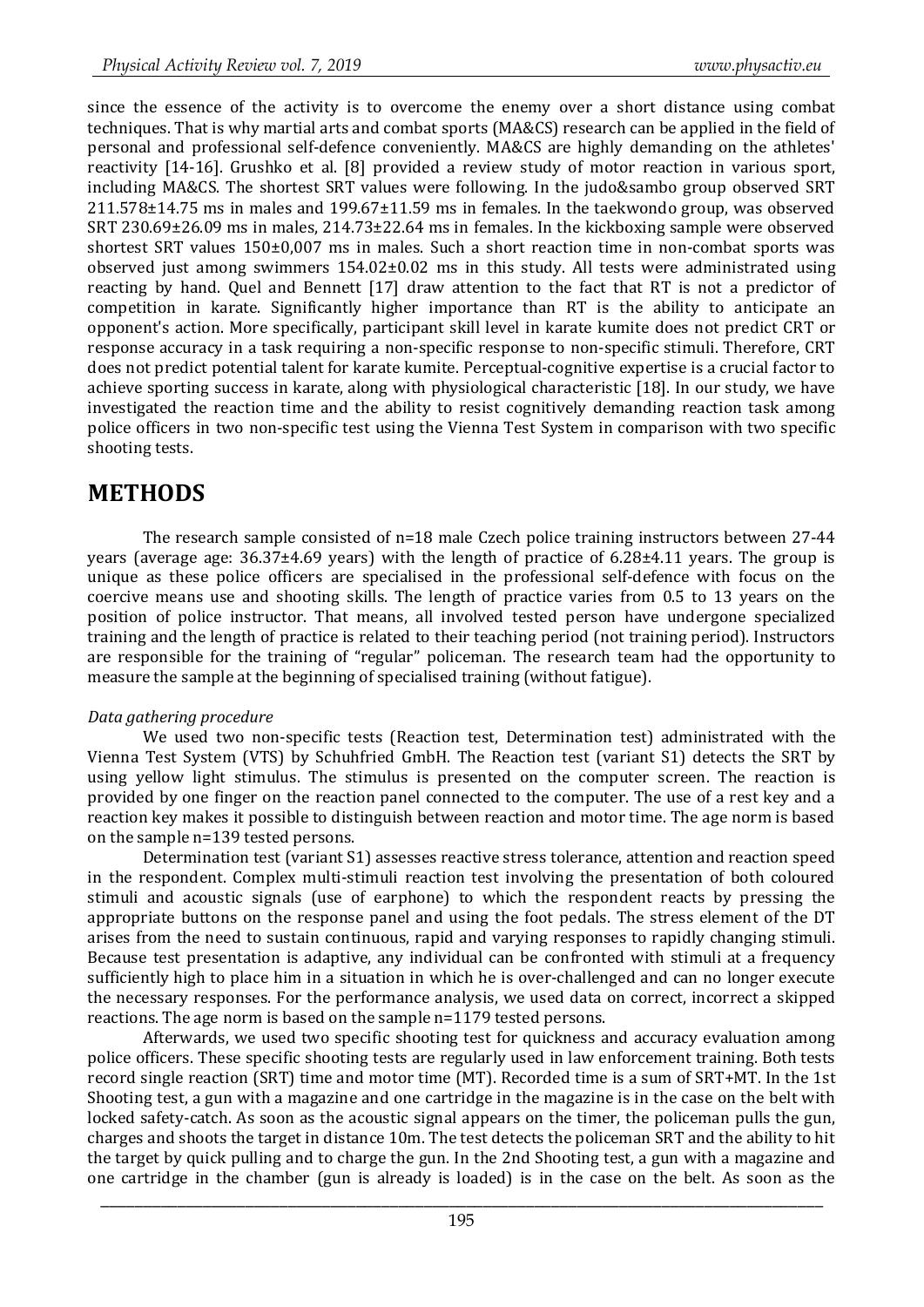acoustic signal appears on the timer, the policeman pulls the gun, and shoots the target in distance 10m. The test detects the policeman SRT and the ability to hit the target by quick pulling and to overcome the trigger resistance. The time was recorded by the standardized shooting timer.

#### *Data analysis procedure*

Descriptive statistics and Pearson correlation coefficient was in use for correlation calculation between tests.

# **RESULTS**

We provide results of police officers in all four tests. In the Reaction test and Determination test, raw scores and are displayed first. The percentile calculated from the raw scores related to the Vienna Test System age norm are following. Table 1 contains the interpretation of the percentile range.

#### *Reaction test (VTS)*

The main result of the Reaction test is the mean SRT value, which is calculated from n=28 signals displayed on the screen for approximately 4 minutes. In the research sample was the SRT M=261.56±33.60 ms. According to the Vienna Test System, age norm corresponds this result to the 66.28±24.44 percentile. The second value observed in the Reaction test is the motor time, which was M=117.83±27.11 ms. This result corresponds to the M=68.17±20.40 percentile of the age norm. Both results in the Reaction test (SRT, MT) fit the average performance of most of the reference population. Results of the whole research sample are displayed in Table 2.

#### *Determination test (VTS)*

In the determination test, three central values were evaluated according to age norm. Correct reactions score indicates the correct response to a given signal (visual or acoustic, hand or foot reactions). Incorrect reactions score indicates mistaken responses (e.g. pressed pedal by foot instead of a the button pressed by hand). Skipped reactions score indicates that the person did not respond to the signal in any way. Percentiles were calculated from the raw scores according to the age norm of the Vienna Test System. As the presentation of signals in the Determination test is adaptive, a different number of the signals was presented to each tested persons during approximately 6 minutes. That is why raw scores are needed for percentiles calculations, which express reaction and attention performance under stress. The research sample displayed the following results in the Determination test. In the correct reactions was the performance M=45.56±23.37 percentile, in incorrect reactions M=61.67±28.96 percentile, in skipped signals M=51.44±28.77 percentile. All results in the Determination test fit the average performance of most of the reference population. Results of the whole research sample are displayed in Table 3.

#### *Shooting tests 1, 2*

In the specific 1st shooting test, the performance was M=2177.77±358.91 ms, in the 2nd specific shooting test M=1730.00±351.71 ms. The response time is a sum of reaction time and motor time. There are no population norms for these tests. These tests are repeatedly used in the law enforcement training for the tactical population. That is why we have investigated if there is a correlation with non-specific Reaction and Determination tests (Table 4).

| PCTL range                                                                                                                                                                                                                                           | Interpretation                                            |
|------------------------------------------------------------------------------------------------------------------------------------------------------------------------------------------------------------------------------------------------------|-----------------------------------------------------------|
| $0 - 16$                                                                                                                                                                                                                                             | Significantly below average                               |
| $16 - 24$                                                                                                                                                                                                                                            | Slightly below average                                    |
| $25 - 75$                                                                                                                                                                                                                                            | Average - performance of most of the reference population |
| 76 - 84                                                                                                                                                                                                                                              | Slightly above average                                    |
| $84 - 100$                                                                                                                                                                                                                                           | Significantly above average                               |
| $n$ $\alpha$ m $n$<br>and the contract of the contract of the contract of the contract of the contract of the contract of the contract of the contract of the contract of the contract of the contract of the contract of the contract of the contra |                                                           |

Table 1. Vienna Test System percentile range interpretation

PCTL - percentile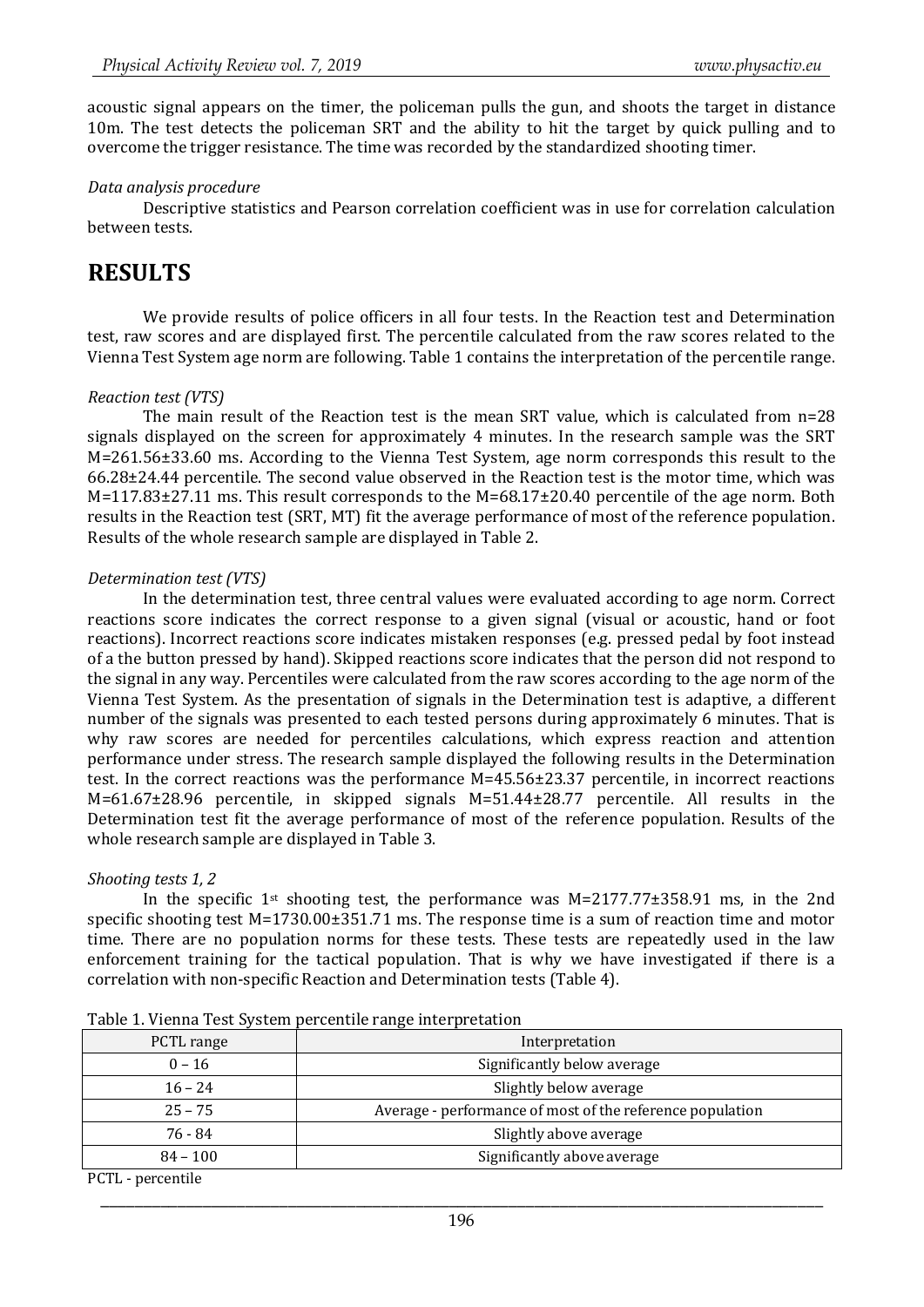|  | Table 2. Result of the Reaction test (results in ms). |
|--|-------------------------------------------------------|
|  |                                                       |

| Tested person   | Mean SRT | Mean MT | <b>SRT PCTL</b> | MT PCTL |
|-----------------|----------|---------|-----------------|---------|
| TP <sub>1</sub> | 277      | 149     | 63              | 56      |
| TP <sub>2</sub> | 253      | 115     | 65              | 60      |
| TP <sub>3</sub> | 234      | 123     | 89              | 73      |
| TP <sub>4</sub> | 261      | 125     | 77              | 72      |
| TP <sub>5</sub> | 224      | 102     | 91              | 72      |
| TP <sub>6</sub> | 205      | 80      | 99              | 99      |
| TP <sub>7</sub> | 260      | 91      | 60              | 82      |
| TP <sub>8</sub> | 249      | 121     | 82              | 74      |
| TP <sub>9</sub> | 232      | 114     | 91              | 78      |
| <b>TP 10</b>    | 258      | 94      | 80              | 94      |
| <b>TP 11</b>    | 231      | 80      | 92              | 99      |
| <b>TP12</b>     | 271      | 116     | 51              | 59      |
| <b>TP13</b>     | 298      | 94      | 24              | 77      |
| <b>TP 14</b>    | 308      | 167     | 20              | 18      |
| <b>TP 15</b>    | 273      | 172     | 70              | 40      |
| <b>TP 16</b>    | 356      | 155     | 17              | 51      |
| <b>TP 17</b>    | 262      | 98      | 58              | 77      |
| <b>TP 18</b>    | 256      | 125     | 64              | 46      |
| Mean            | 261.56   | 117.83  | 66.28           | 68.17   |
| Median          | 259.00   | 115.50  | 67.50           | 72.50   |
| SD              | 33.60    | 27.11   | 24.44           | 20.40   |
| Min             | 205.00   | 80.00   | 17.00           | 18.00   |
| Max             | 356.00   | 172.00  | 99.00           | 99.00   |

PCTL – percentile; SRT – single reaction time; MT – motor time

| Table 3. Result of the Determination test (results in ms). |  |  |  |
|------------------------------------------------------------|--|--|--|
|                                                            |  |  |  |

| Tested person   | Correct | Incorrect        | Skipped        | Correct PCTL   | <b>Incorrect PCTL</b> | Skipped PCTL |
|-----------------|---------|------------------|----------------|----------------|-----------------------|--------------|
| TP <sub>1</sub> | 266     | 18               | 8              | 78             | 21                    | 63           |
| TP <sub>2</sub> | 267     | $\mathbf{1}$     | $\overline{4}$ | 64             | 97                    | 89           |
| TP <sub>3</sub> | 224     | 22               | 7              | 36             | 16                    | 71           |
| TP <sub>4</sub> | 219     | 5                | $\overline{7}$ | 31             | 75                    | 71           |
| TP <sub>5</sub> | 264     | 30               | 22             | 61             | 7                     | 14           |
| TP <sub>6</sub> | 194     | 6                | 19             | 13             | 69                    | 19           |
| TP <sub>7</sub> | 282     | $\overline{7}$   | 3              | 76             | 68                    | 94           |
| TP <sub>8</sub> | 223     | $\boldsymbol{0}$ | 15             | 34             | 99                    | 29           |
| TP <sub>9</sub> | 248     | 5                | $\overline{7}$ | 61             | 75                    | 71           |
| <b>TP 10</b>    | 240     | 10               | 24             | 54             | 47                    | 8            |
| <b>TP 11</b>    | 242     | 9                | $\overline{7}$ | 56             | 53                    | 71           |
| <b>TP12</b>     | 292     | 4                | 5              | 82             | 86                    | 83           |
| <b>TP13</b>     | 196     | 5                | 21             | $\overline{7}$ | 81                    | 16           |
| <b>TP 14</b>    | 202     | 28               | 21             | 10             | 10                    | 16           |
| <b>TP 15</b>    | 225     | $\overline{4}$   | 18             | 37             | 81                    | 21           |
| <b>TP16</b>     | 253     | $\overline{8}$   | $\overline{7}$ | 66             | 58                    | 71           |
| <b>TP 17</b>    | 242     | $\overline{4}$   | $\overline{7}$ | 34             | 86                    | 70           |
| <b>TP18</b>     | 225     | 5                | 11             | 20             | 81                    | 49           |
| Mean            | 239.11  | 9.50             | 11.83          | 45.56          | 61.67                 | 51.44        |
| Median          | 241.00  | 5.50             | 7.50           | 45.50          | 72.00                 | 66.50        |
| SD              | 27.50   | 8.65             | 6.91           | 23.37          | 28.96                 | 28.77        |
| Min             | 194.00  | 0.00             | 3.00           | 7.00           | 7.00                  | 8.00         |
| Max             | 292.00  | 30.00            | 24.00          | 82.00          | 99.00                 | 94.00        |

PCTL – percentile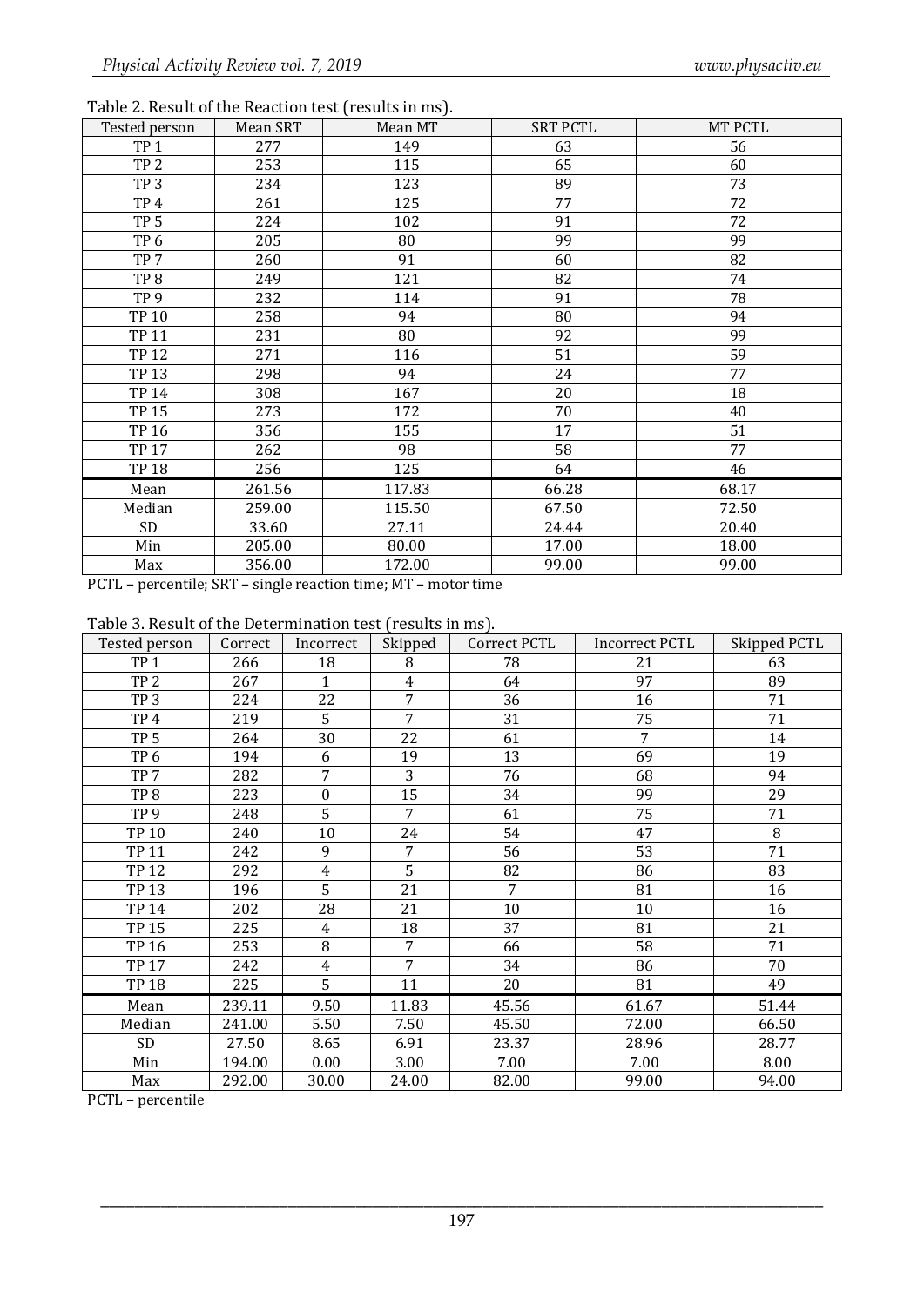| - - --- 0<br>Tested person | Shoot 1 | Hit 1 | Shoot 2 | Hit 2 |
|----------------------------|---------|-------|---------|-------|
| TP <sub>1</sub>            | 2830    | 1.00  | 1900    | 1.00  |
| TP <sub>2</sub>            | 2330    | 1.00  | 1980    | 0.00  |
| TP <sub>3</sub>            | 1690    | 1.00  | 1230    | 1.00  |
| TP <sub>4</sub>            | 2150    | 0.00  | 1830    | 0.00  |
| TP <sub>5</sub>            | 2500    | 0.00  | 2210    | 1.00  |
| TP <sub>6</sub>            | 1910    | 1.00  | 1540    | 1.00  |
| TP <sub>7</sub>            | 1740    | 1.00  | 1310    | 1.00  |
| TP <sub>8</sub>            | 2560    | 1.00  | 1910    | 1.00  |
| TP <sub>9</sub>            | 1790    | 1.00  | 1290    | 1.00  |
| <b>TP 10</b>               | 1670    | 1.00  | 1310    | 1.00  |
| <b>TP 11</b>               | 2470    | 1.00  | 2300    | 1.00  |
| <b>TP12</b>                | 1820    | 1.00  | 1260    | 0.00  |
| <b>TP13</b>                | 1910    | 1.00  | 1610    | 1.00  |
| <b>TP 14</b>               | 2370    | 0.00  | 2270    | 1.00  |
| <b>TP 15</b>               | 2200    | 0.00  | 1970    | 1.00  |
| <b>TP16</b>                | 2290    | 1.00  | 1750    | 1.00  |
| <b>TP 17</b>               | 2180    | 1.00  | 1490    | 0.00  |
| <b>TP 18</b>               | 2790    | 1.00  | 1980    | 1.00  |
| Mean                       | 2177.77 | 0.78  | 1730.00 | 0.78  |
| Median                     | 2190.00 | 1.00  | 1790.00 | 1.00  |
| SD                         | 358.91  | 0.42  | 351.71  | 0.42  |
| Min                        | 1670.00 | 0.00  | 1230.00 | 0.00  |
| Max                        | 2830.00 | 1.00  | 2300.00 | 1.00  |

Table 4. Results of Shooting tests 1, 2 (shoot 1,2 results in ms).

Explanatory notes: SHOOT 1 – 1st shooting test, SHOOT 2, 2nd shooting test, HIT 1.2 – hit (1.00) or missed target (0.00)

#### *Correlations between tests*

Following relationships were observed in the non-specific tests using Pearson correlation coefficient. In the Reaction test, we found the correlation between SRT and MT r=0.56. The correlation is not high, but the relationship between values is directly proportional. That means that tested persons with better reaction time were also better in the speed of task accomplishment. In the Determination test, there is no correlation between CRT and the number of mistakes (r=-0.08). That means that the speed of the task accomplishment is not correlated with accuracy, attention and ability to resist demanding situation is more important than the reaction time. There is no correlation between SRT in the Reaction test and CRT in the determination test (r=-0.03).

Following relationships were observed in the specific tests. In the specific Shooting tests 1&2 there is no correlation between SRT and accuracy (SHOOT 1 and HIT  $1 r = -0.21$ ; SHOOT 1 and HIT 2  $r = 0.10$ ; SHOOT 2 and HIT 1  $r = -0.46$ ; SHOOT 2 and HIT 2  $r = 0.14$ ). That means that police officers with faster reaction were not more inaccurate.

Following relationships were observed between specific and non-specific tests. There is no correlation between SRT in Reaction test and performance in the Shooting test 1 (r=0.06) and Shooting test 2 ( $r=-0.01$ ), which is a sum of SRT and MT. That means that there is no relationship between performance in the non-specific and specific reaction tests.

### **DISCUSSION**

Background of our study is based on the police officers performance analysis [3,5,6] and anthropometrics findings [8–10]. These sources confirmed two premises. Firstly, police performance is demanding on well-timed and quick reaction, when responding to the sudden action by a citizen not respecting the law. Secondly, reaction time affects the resulting response (movement) time as it is part of it. That is why we analysed the reactivity of police officers from diverse point of view. I order to do that, we used four different tests measuring SRT and CRT. Besides the descriptive part, several correlations between tests were calculated to analyse possible connection between tests and their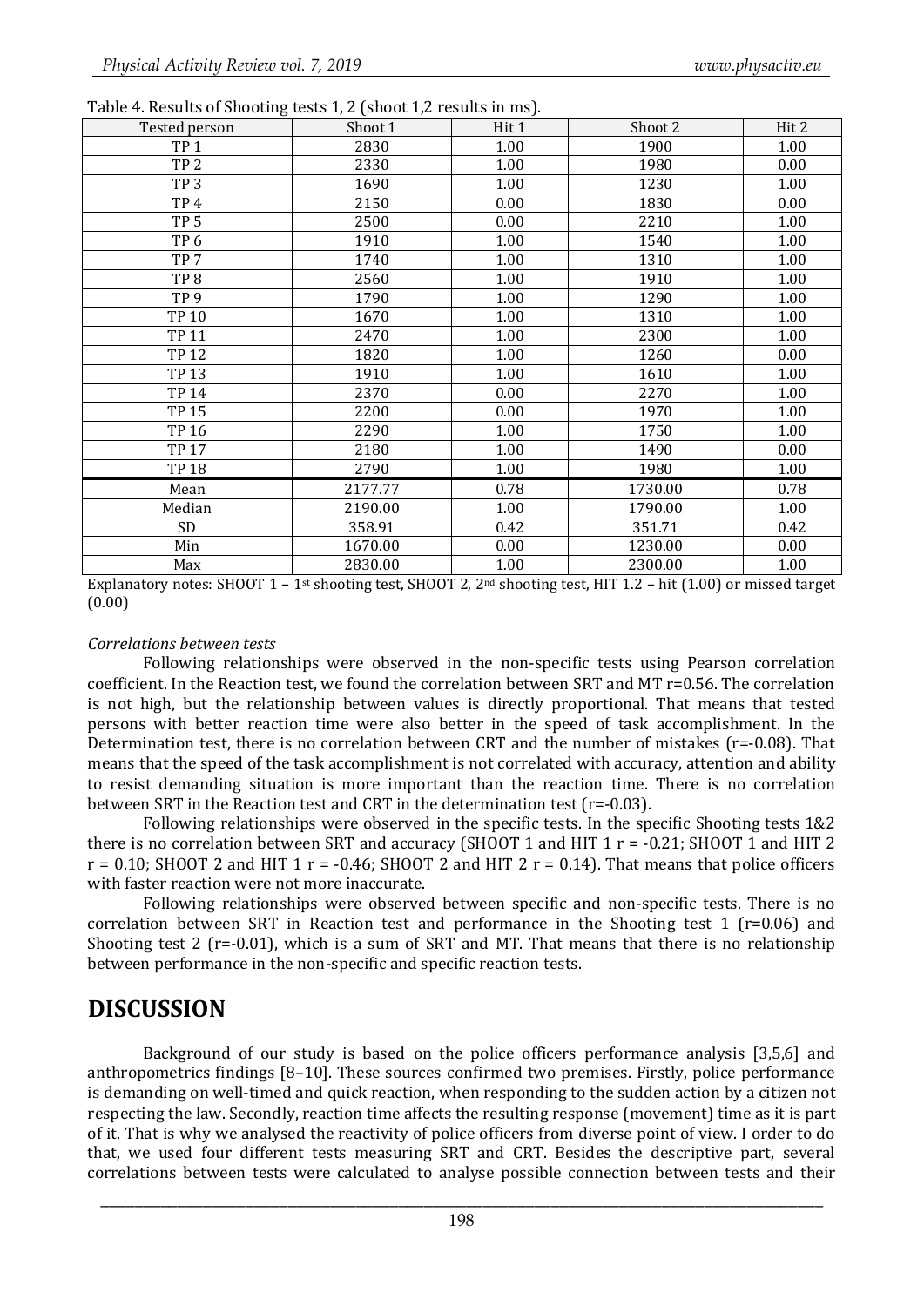potential for personnel evaluation. Several issues should be taken into account when comparing result on SRT and CRT from diverse tests.

At the beginning of the research we hypothesised that tested persons with a shorter SRT in the non-specific Reaction Test will achieve shorter SRT in specific shooting tests. But we have not found a relationship between the SRT in the non-specific Reaction test and performance in the specific shooting tests. There are two explanations of this finding. Firstly, in the specific shooting tests, the SRT is just part of the performance together with the MT (task accomplishment). That means, SRT has lower influence on the whole response time, which include also the correct gun manipulation. Also aiming weapons at target is part of the performance, but in the distance of 10 meters has not high influence on the total response time, as in the short range is the shooting task more instinctive. This fact was confirmed in our study, where the speed of task accomplishment was not correlated with inaccuracy. This means that by training, it is possible to achieve a high level of shooting skills in which speed is combined with accuracy. Secondly, as we didn't observe correlation between non-specific and specific SRT tests. We interpret this finding in that way – the specific response on the specific stimuli is critical, that is why specific tasks need specific tests. Finaly, we didn't observe correlation between SRT and CRT tests. It should be considered that genetic determination of SRT is approximately 80% [10]. Also, according to the Hicks law, the CRT is prolonging in the complex situation where number of stimuli is increasing. That is why SRT is not a predictor for better performance in the CRT tests. Our results are in the line with previous findings [17,18], that SRT is not a predictor of success in the complex decision making process.

# **CONCLUSIONS**

In our study, we discovered new finding concerning the reaction time and stress tolerance among Czech police officers. The single reaction time among police training instructors was M=261.56±33.60 ms, which corresponds to the 66.28 percentile of age norm. Performance in the stress tolerance test also matches the average performance in population (M=45.56 percentile of correct reactions, M=61.67 percentile of incorrect reactions, M=51.44 percentile of skipped signals). That means that police officers do not differ from the average population in the SRT and CRT in nonspecific tests. Tested persons with better reaction time were also better in the speed of task accomplishment in non-specific reaction test. On the other hand, police officers with faster reaction were not more inaccurate in the specific shooting tests. In conclusion, we can state that there is no relation between results in specific and non-specific reaction tests. Nonspecific test of SRT and CRT are suitable for a general assessment of motor abilities. Specific tasks need specific training and specific evaluation methods. Reactivity evaluation in law enforcement training should not focus on the reaction to the general stimulus but instead should encourage the use of specific stimulus analogous to those experienced in self-defence conditions.

# **REFERENCES**

- 1. Gazo J, Mackova K. Vplyv rôznych modelov telesnej prípravy príslušníkov Policajného zboru na výkon v služobných zákrokoch a krízových sebaobranných situáiách. Telesná výchova a šport. 2017;27(4).
- 2. Struhar I, Dovrtelova L, Reguli Z. Influence of two years study in Special Education of Security Sections on the body posture. Arch Budo. 2015;11:359–364.
- 3. Hine KA, Porter LE, Westera NJ, Alpert GP, Allen A. Exploring Police Use of Force Decision-Making Processes and Impairments Using a Naturalistic Decision-Making Approach. Crim Justice Behav. 2018;45(11):1782–1801.
- 4. Gooch G, Williams M. A dictionary of law enforcement. Oxford ; New York: Oxford University Press; 2007.<br>5. Suss J. Ward P. Revealing percentual-cognitive expertise in law enforcement: an iterative approach
- 5. Suss J, Ward P. Revealing perceptual–cognitive expertise in law enforcement: an iterative approach using verbal-report, temporal-occlusion, and option-generation methods. Cognition, Technology & Work. 2018;20:585–596.
- 6. Hancock PA, Szalma JL, editors. Performance under stress. Aldershot, England ; Burlington, VT: Ashgate Pub; 2008. 389 p. (Human factors in defence).